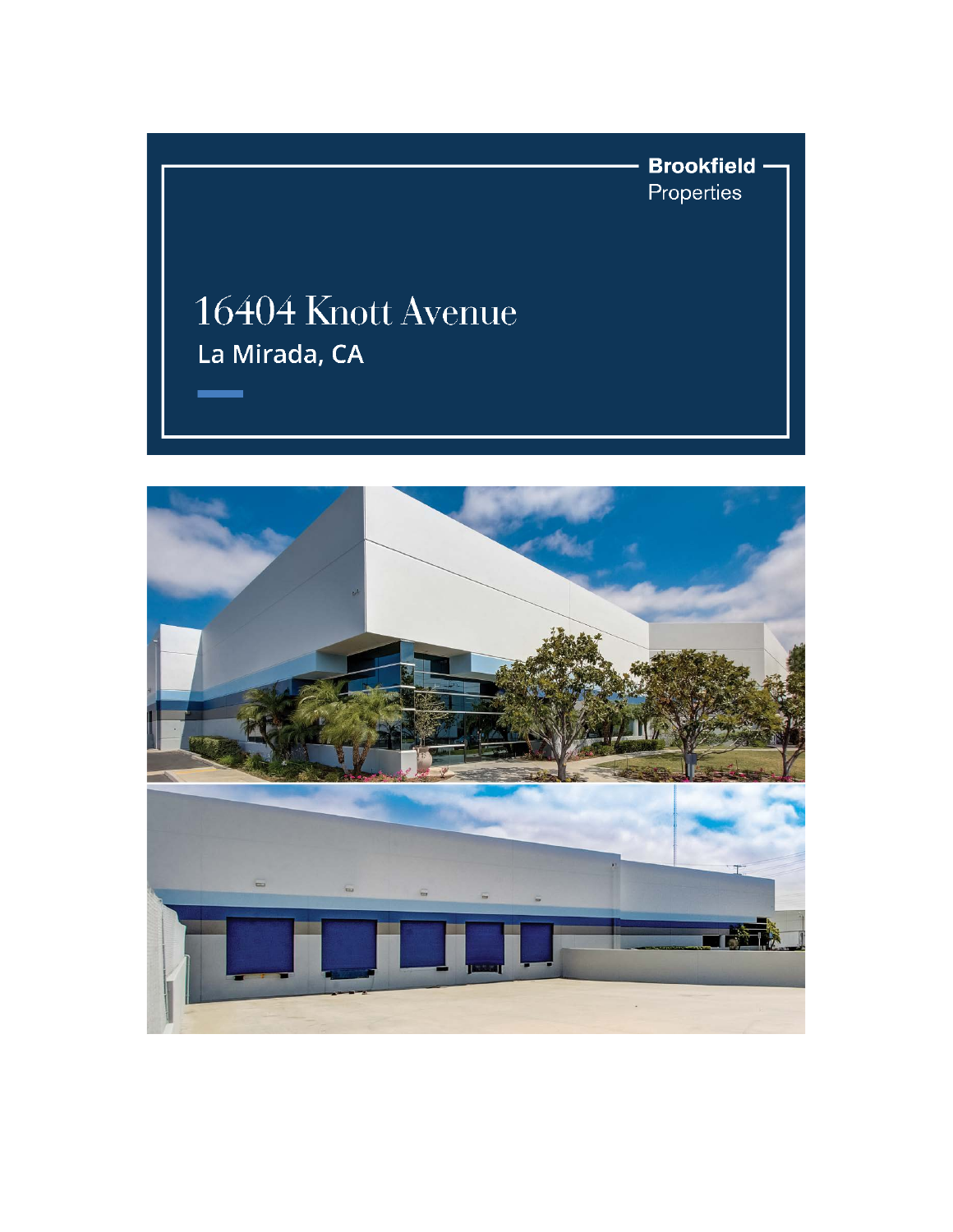Brookfield Properties is pleased to announce the addition of 16404 Knott Avenue in La Mirada, CA to its growing U.S. logistics portfolio.

A vacant facility with 56,000 leasable square feet, this asset is now fully leased and located in one of the most sought-after, supply constrained pockets within the infill Mid-Counties submarket. The property has immediate access to major freeways, enabling tenants to serve population centers in both Orange and Los Angeles Counties. It recently underwent an extensive make-ready project including exterior paint, LED retrofit, improvements to the warehouse, office and restrooms, sealcoat and restriping of the yard, and upgraded landscaping.

"This was a strategic addition to the portfolio that allowed us to capitalize on the market's limited supply of mid-sized freestanding buildings with a large, secured yard. The Asset Management team did a great job completing the improvements and stabilizing the building quickly."

- Paul Jones, VP of Investments